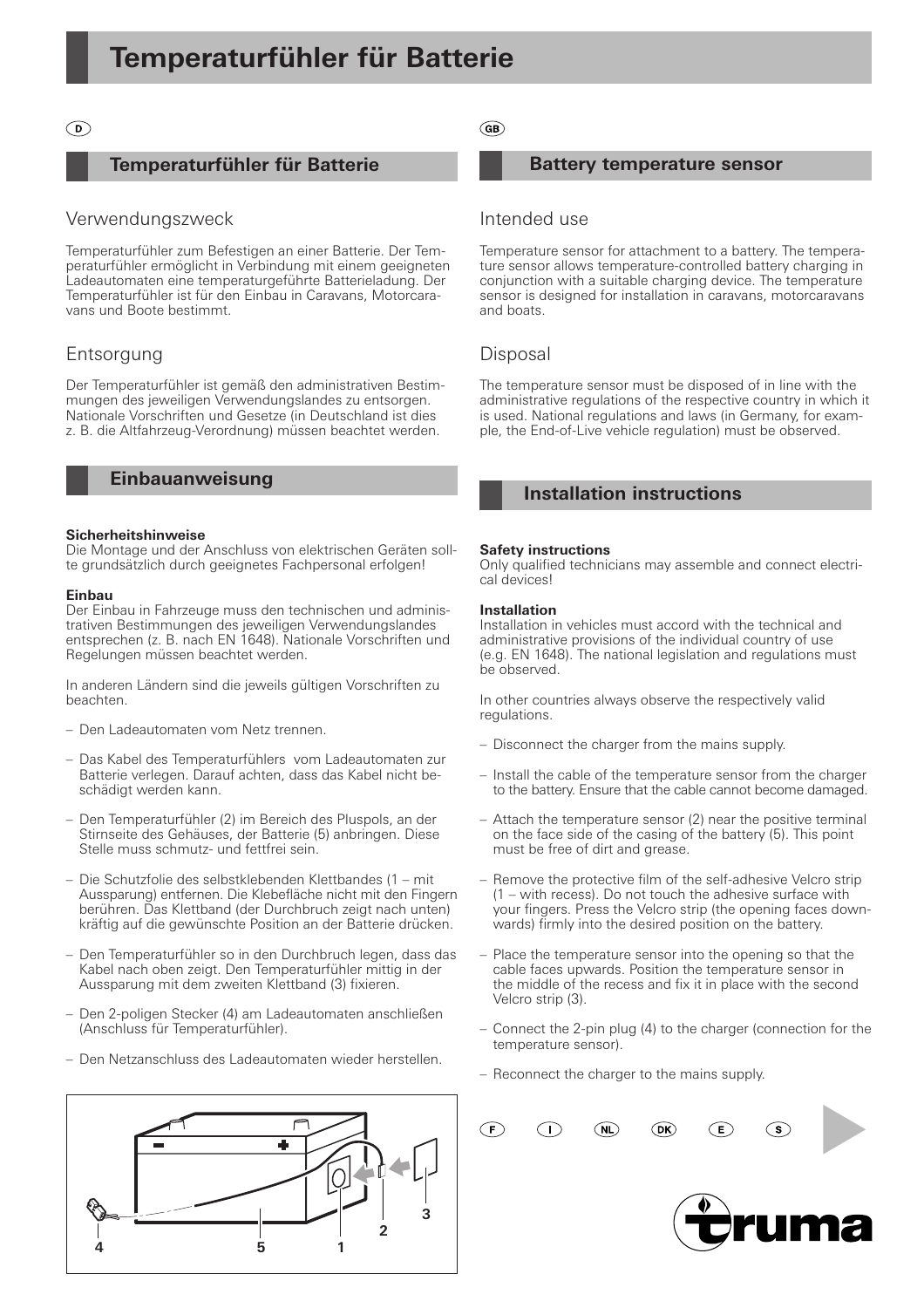# **Capteur de tempèrature pour batterie**

# Utilisation

Capteur de température à fixer sur une batterie. Utilisé avec un chargeur adapté, le capteur de température permet de recharger la batterie en fonction de la température. Le capteur de température est destiné aux caravanes et aux caravanes à moteur et aux bateaux.

# Élimination

Le capteur de température doit être éliminé conformément aux règles administratives du pays d'utilisation. Les prescriptions et lois nationales doivent être respectées (en Allemagne, il s'agit par exemple du décret sur les véhicules hors d'usage).

# **Instructions de montage**

#### **Consignes de sécurité**

Le montage et le raccordement d'appareils électriques doivent toujours être réalisés par du personnel qualifié !

#### **Insertion**

Le montage dans les véhicules doit répondre aux dispositions techniques et administratives définies par les pays dans lesquels les appareils sont utilisés (par ex. norme EN 1648). Les prescriptions et les réglementations nationales doivent être respectées.

Dans les autres pays, observer les consignes en vigueur.

- Déconnecter le chargeur du secteur. –
- Poser le câble du capteur de température du chargeur à la batterie. Veiller à ce que le câble ne puisse pas être endommagé.
- Installer le capteur de température (2) à l'avant du boîtier de la batterie (5) à proximité du pôle positif. Cette endroit doit être propre et exempt de graisse.
- Retirer le film de protection de la bande auto-adhésive (1 – avec fente). Ne pas toucher la surface adhésive avec les doigts. Presser fermement la bande adhésive (la fente est orientée vers le bas) sur la batterie dans la position souhaitée.
- Insérer le capteur de température dans la fente de manière à ce que le câble soit orienté vers le haut. Fixer le capteur de température au milieu de la fente à l'aide de la deuxième bande adhésive (3).
- Raccorder la fiche à 2 pôles (4) au chargeur (raccordement pour capteur de température).
- Rétablir la connexion du chargeur avec le secteur.

 $\bigcap$ 

### **Sonda termica per batteria**

# Scopo d'impiego

Sensore temperatura per il fissaggio alla batteria. Il sensore temperatura, collegato ad un caricabatterie idoneo, consente una carica della batteria a conduzione termica. Il sensore temperatura è adatto all'impiego in caravan, motocaravan e barche.

# **Smaltimento**

Il sensore temperatura deve essere smaltito secondo le disposizioni amministrative del rispettivo paese d'utilizzo. Rispettare le leggi e le normative nazionali (in Germania, ad esempio, la legge sulla rottamazione di veicoli usati).

# **Istruzioni di montaggio**

#### **Indicazioni di sicurezza**

Il montaggio e collegamento di apparecchiature elettriche deve essere effettuato esclusivamente da personale elettrico competente!

#### **Montaggio**

L'installazione nei veicoli deve essere conforme alle norme tecniche e amministrative del rispettivo paese di utilizzo (ad es. EN 1648). Devono essere osservati i regolamenti e le disposizioni nazionali.

In altri paesi rispettare le norme ivi vigenti.

- Disinserire il caricabatterie dalla rete.
- Posare il cavo del sensore temperatura dal caricabatterie alla batteria. Prestare molta attenzione a non danneggiare il cavo.
- Applicare il sensore temperatura (2) nell'area del polo positi-– vo, sulla parte frontale della scatola della batteria (5). Questa posizione deve essere esente da sporcizia e grasso.
- Rimuovere la pellicola protettiva del velcro autoadesivo (1 – con spazio libero). Non toccare con le dita la superficie adesiva. Premere con forza il velcro (l'apertura indica verso il basso) nella posizione desiderata sulla batteria.
- Posizionare il sensore temperatura nell'apertura in modo tale che il cavo indica verso l'alto. Fissare con il secondo velcro (3) il sensore temperatura al centro dello spazio libero.
- Collegare la spina bipolare (4) al caricabatterie (collegamen-– to per sensore temperatura).
- Riallacciare nuovamente il caricabatterie alla rete.

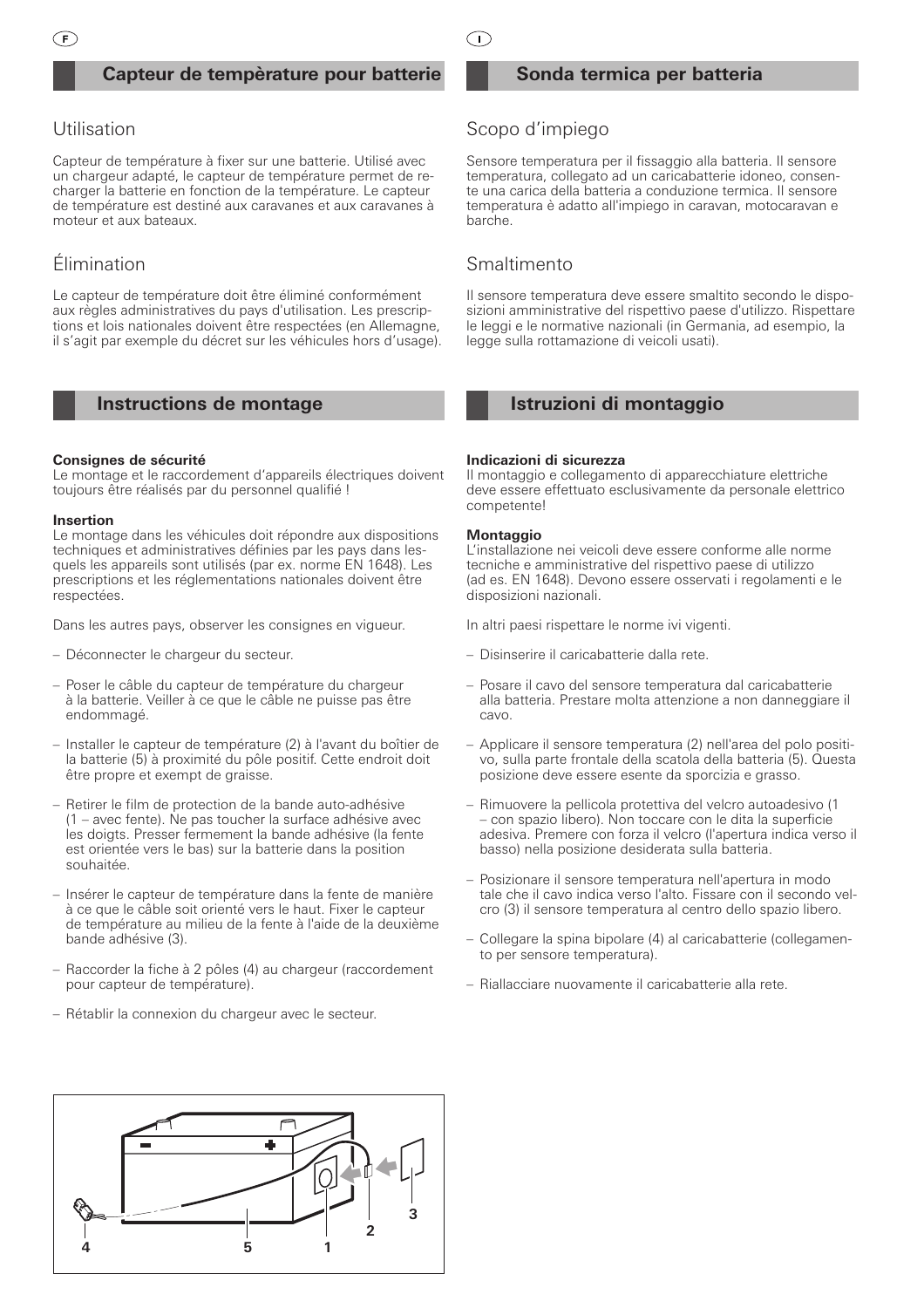### **Temperatuursensor voor accu**

# Gebruiksdoel

Temperatuursensor om te bevestigen aan een batterij. De temperatuursensor maakt in combinatie met een geschikte laadautomaat een temperatuurgestuurde batterijlading mogelijk. De temperatuursensor is bestemd voor montage in caravans, campers en boten.

# **Verwijdering**

 De temperatuursensor moet volgens de administratieve bepalingen van het respectievelijke land van gebruik verwijderd worden. Nationale voorschriften en wetten (in Duitsland is dit bijv. de Altfahrzeug-Verordnung) moeten in acht worden genomen.

# **Inbouwhandleiding**

#### **Veiligheidsinstructies**

De montage en de aansluiting van elektrische apparaten moet in principe door geschoold personeel uitgevoerd worden!

#### **Montage**

De inbouw in voertuigen moet voldoen aan de technische en administratieve bepalingen van het betreffende land van gebruik (b.v. EN 1648). Nationale voorschriften en regelingen moeten in acht genomen worden.

In andere landen dienen de aldaar geldende voorschriften te worden opgevolgd.

- De laadautomaat van het net loskoppelen.
- De kabel van de temperatuursensor van de laadautomaat naar de batterij leggen. Zorg ervoor dat de kabel niet beschadigd kan worden.
- De temperatuursensor (2) nabij de pluspool van de batterij (5), aan de voorkant van de behuizing, aanbrengen. Deze plaats moet vuil- en vetvrij zijn.
- De beschermfolie van het zelfklevende klittenband (1 met uitsparing) verwijderen. De kleefvlakken niet met de vingers aanraken. Het klittenband (de opening wijst naar beneden) krachtig op de gewenste positie aan de batterij drukken.
- De temperatuursensor zo in de opening leggen, dat de ka-– bel naar boven wijst. De temperatuursensor in het midden in de uitsparing met het tweede klittenband (3) vastmaken.
- De 2-polige stekker (4) op de laadautomaat aansluiten (aan-– sluiting voor temperatuursensor).
- De laadautomaat weer aansluiten op het net.

### **Temperaturføler til batteri**

# Anvendelse

Temperaturføler til fastgørelse på et batteri. Temperaturføleren muliggør i forbindelse med en passende oplader en temperaturstyret batteriladning. Temperaturføleren er beregnet til montage i campingvogne, autocampere og både.

### Bortskaffelse

Temperaturføleren skal bortskaffes i overensstemmelse med de administrative bestemmelse i det pågældende anvendelsesland. De nationale forskrifter og love (i Tyskland f.eks. bestemmelserne om udrangerede køretøjer) skal overholdes.

# **Monteringsanvisning**

#### **Sikkerhedsanvisninger**

Montering og tilslutning af elektriske apparater bør principielt foretages af kvalificeret fagpersonale!

#### **Montage**

Monteringen i køretøjer skal være i overensstemmelse med de tekniske og administrative bestemmelser i det pågældende anvendelsesland (f. eks. EN 1648). De nationale forskrifter og direktiver skal overholdes.

I andre lande skal de til enhver tid gældende bestemmelser overholdes.

- Adskil opladeren fra nettet. –
- Træk kablet til temperaturføleren fra opladeren til batteriet. Sørg for, at kablet ikke kan tage skade.
- Anbring temperaturføleren (2) i området omkring pluspolen, på enden af batterihuset (5). Stedet skal være rent og fedtfri.
- Fjern beskyttelsesfolien på det selvklæbende velkrobånd (1 – med udsparing). Berør ikke klæbefladen med fingrene. Tryk velkrobåndet (åbningen vender nedad) kraftigt fast på det ønskede sted på batteriet.
- Læg temperaturføleren således i åbningen, at kablet vender opad. Fastgør temperaturføleren i midten af udsparingen med det andet velkrobånd (3).
- Tilslut det 2-polede stik (4) på opladeren (tilslutning til temperaturføler).
- Tilslut igen opladeren til nettet.